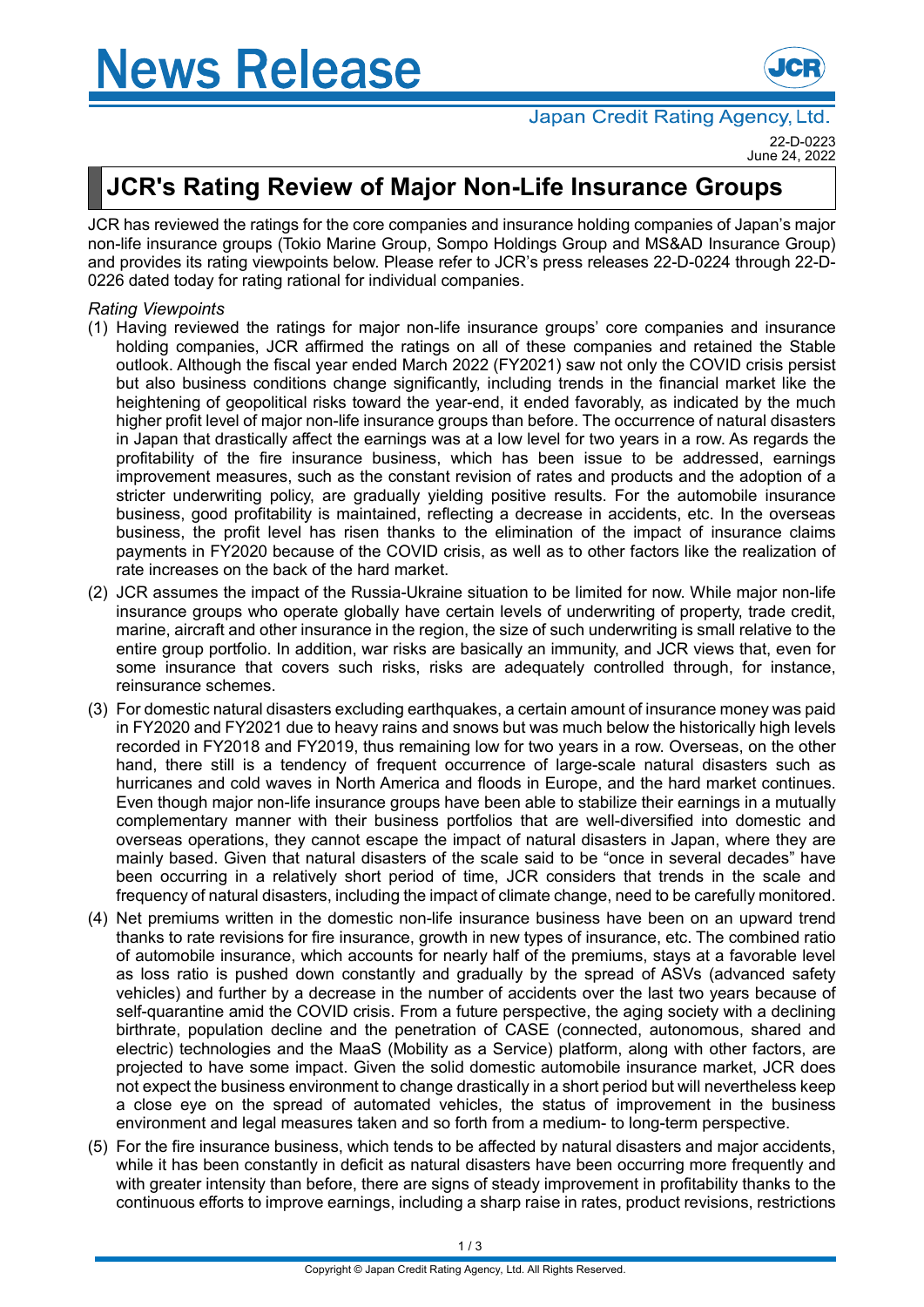

on underwriting, adoption of a stricter underwriting policy and implementation of measures to prevent and reduce disasters. That said, the pace of improvement is slow because of the long compensation periods of the products, leaving room for improving the earnings structure. JCR will therefore continue closely watching the outcomes of revenue improvement measures, such as the realization of appropriate rates and product revisions in consideration of the risk-return balance.

- (6) Major non-life insurance companies are striving to lower the combined ratio even further by increasing business efficiency through digital transformation, etc. It will be several years before the effectiveness of such efforts can be realized, but the earnings capacity of the core insurance business is likely to increase as a result; therefore, outcomes will be closely monitored. Moreover, packaged products targeting SMEs and new types of insurance to capture such insurance needs as healthcare, renewable energies and cyber-related are showing sharp growth for the non-life insurance groups alike. As new insurance needs have become evident with changes in consumer behavior and risk recognition amid the COVID crisis, they may provide new business opportunities for non-life insurance companies.
- (7) Major non-life insurance groups have been building a diversified business portfolio in terms of risk categories and geographical areas. As a result, they have been curbing fluctuations in profits and ensuring a certain consolidated net income by mutually complementing businesses by, for instance, covering downward pressure on domestic operations with the overseas business. They all engage in the life insurance business through subsidiaries and focus on the sale of relatively profitable protection-type products through diverse channels including non-life insurance agents, financial institutions and walk-in insurance shops. Moreover, they take proactive stance in the overseas business so as to secure growth opportunities and diversify risks, and thus their appetite for strategic investment is rather strong. While momentum for large-scale M&As appears to have become somewhat smaller over the past few years because of market conditions and restrictions on valuation, JCR predicts that bolt-on M&A deals that are small in scale and easier to envision synergies with existing businesses will increase. While the business environment on a global scale is uncertain because of heightening geopolitical risks, changes in the financial market, etc., JCR considers that factors like the realization of group synergies are the keys to the rating decisions and is thus keeping an eye on actual results.
- (8) JCR is looking at the business and financial bases, risk management system, etc. in light of business characteristics when rating non-life insurance companies including major non-life insurance groups but considers that the weight of assessment on capital adequacy is largest from the quantitative aspect. The creditworthiness of major non-life insurance groups is extremely high, which is equivalent to the rating of AAA or AA+. While non-life insurance groups have been steadily accumulating retained earnings, they have been proactively reducing price fluctuation risk associated with crossshareholdings, controlling interest rate risk in the life insurance business, managing insurance underwriting risk by utilizing reinsurance and so forth. JCR believes that their ESR as an indicator of economic-value based soundness, let alone solvency margin ratio under the current regulations, is good enough to be commensurate with the group's creditworthiness.
- (9) JCR finds the ERM system of major non-life insurance groups to be highly mature. Major non-life insurance groups have built an integrated management system for earnings and capital based on the concept of risks through the establishment of ERM and have been taking measures to closely connect ERM and management, including linking their business plans based on risk appetite to capital policy and the utilization of economic value-based evaluation for setting earnings indicators, etc. While incorporating ERM into the rating in consideration of the qualitative aspect, JCR positively views that major non-life insurance groups are taking agile and appropriate measures even when the business environment is changing drastically in a short period. These groups are all designated as IAIGs (internationally active insurance groups), and the significance of global and group-wide ERM is increasing because of factors like the recent expansion of the overseas business. That said, JCR has confirmed that non-life insurance groups are taking considerable care to ensure that decision-making and awareness sharing of issues are not bottlenecked even in this era of the COVID crisis when cooperating with group companies including those overseas.

Tomohiro Miyao, Seito Achiha